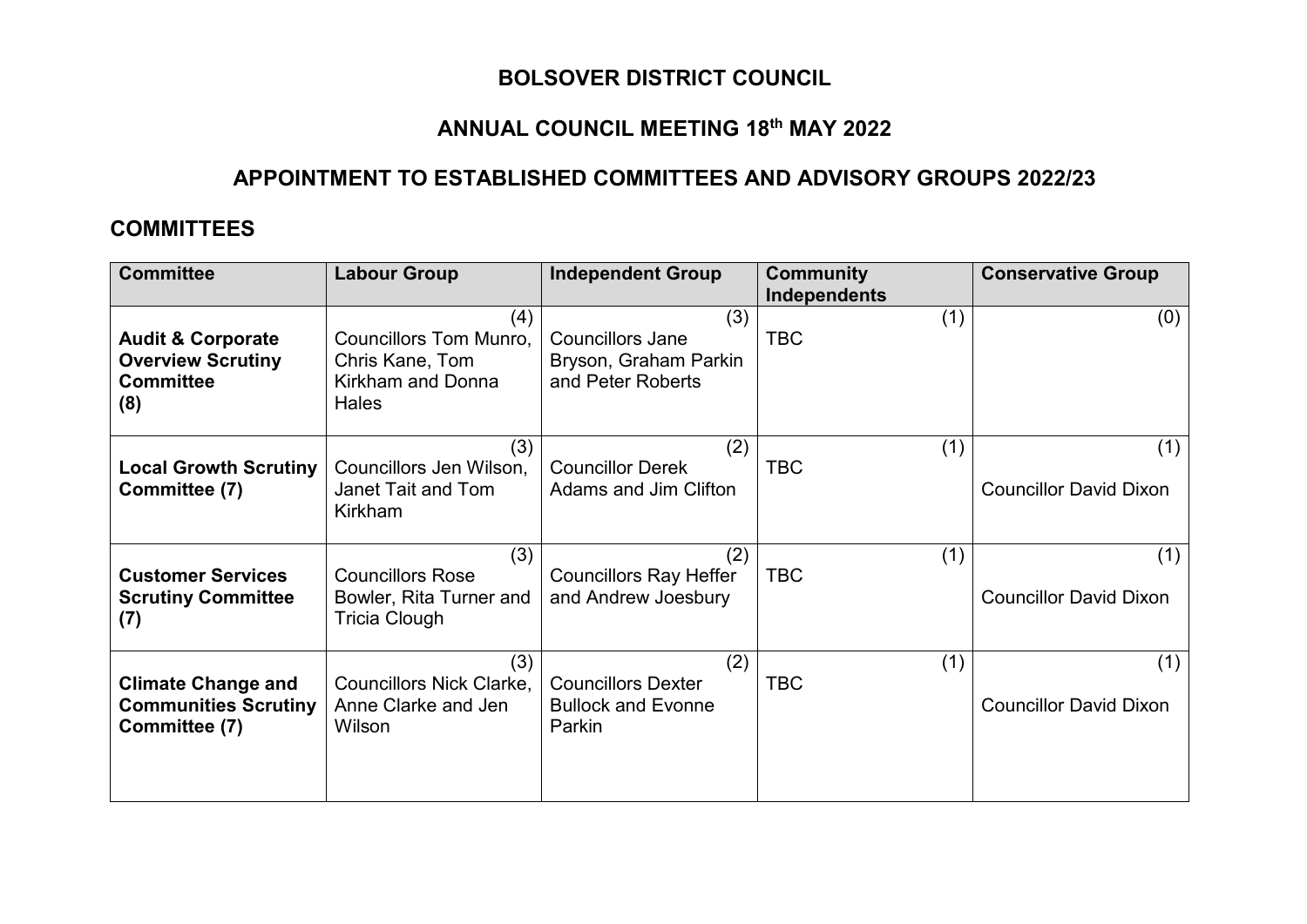| <b>Committee</b>                                               | <b>Labour Group</b>                                                                                                                             | <b>Independent Group</b>                                                                  | <b>Community</b><br><b>Independents</b> | <b>Conservative Group</b>                       |
|----------------------------------------------------------------|-------------------------------------------------------------------------------------------------------------------------------------------------|-------------------------------------------------------------------------------------------|-----------------------------------------|-------------------------------------------------|
| <b>Employee Appeals</b><br>Committee (3)<br>Deputies (3)       | (2)<br><b>Councillor Mary Dooley</b><br>and Tom Kirkham<br>Deputies: (2)<br><b>Councillors Steve</b><br><b>Fritchley and Duncan</b><br>McGregor | (1)<br><b>Councillor Deborah</b><br>Watson<br>Deputy: (1)<br><b>Councillor Ray Heffer</b> | (0)<br><b>TBC</b>                       | (0)                                             |
| <b>Employment and</b><br><b>Personnel Committee</b><br>(5)     | (3)<br><b>Councillors Duncan</b><br>McGregor, Mary Dooley<br>and Sandra Peake                                                                   | (1)<br><b>Councillor Deborah</b><br>Watson                                                | (1)<br><b>TBC</b>                       | (0)                                             |
| <b>General Licensing</b><br>Committee (10)                     | (5)<br><b>Councillors Rose</b><br>Bowler, Tricia Clough,<br>Mary Dooley, Stan Fox<br>and Rita Turner                                            | (3)<br>Councillors Ray Heffer,<br>Andrew Joesbury and<br><b>Evonne Parkin</b>             | (1)<br><b>TBC</b>                       | (1)<br><b>Councillor Maxine</b><br>Dixon        |
| <b>Licensing and</b><br><b>Gambling Acts</b><br>Committee (10) | (5)<br><b>Councillors Rose</b><br>Bowler, Tricia Clough,<br>Mary Dooley, Stan Fox<br>and Rita Turner                                            | (3)<br>Councillors Ray Heffer,<br>Andrew Joesbury and<br><b>Evonne Parkin</b>             | (1)<br><b>TBC</b>                       | (1)<br><b>Councillor Maxine</b><br><b>Dixon</b> |
| <b>Planning Committee</b><br>(8)                               | (4)<br><b>Councillors Tom Munro,</b><br>Chris Kane, Duncan<br><b>McGregor and Nick</b><br>Clarke                                                | (2)<br><b>Councillors Derek</b><br>Adams and Jim Clifton                                  | (1)<br><b>TBC</b>                       | (1)<br><b>Councillor Natalie Hoy</b>            |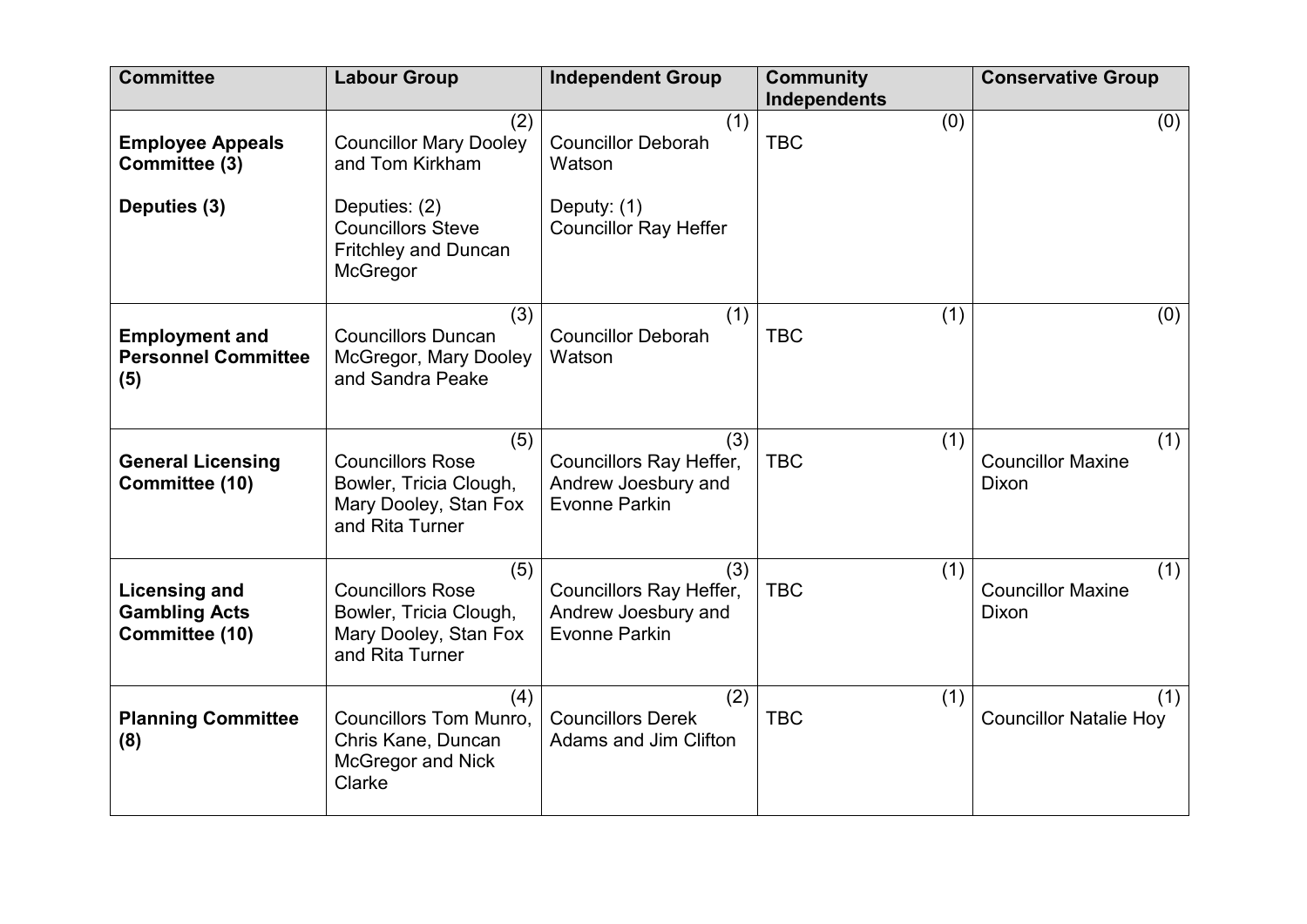| <b>Committee</b>                                                | <b>Labour Group</b>                                                                       | <b>Independent Group</b>                                          | <b>Community</b><br>Independents | <b>Conservative Group</b>                |
|-----------------------------------------------------------------|-------------------------------------------------------------------------------------------|-------------------------------------------------------------------|----------------------------------|------------------------------------------|
| <b>Safety Committee (5)</b>                                     | (2)<br><b>Councillors Chris Kane</b><br>and Stan Fox                                      | (1)<br><b>Councillor Andrew</b><br>Joesbury                       | (1)<br><b>TBC</b>                | (1)<br><b>Councillor Maxine</b><br>Dixon |
| Standards (6)<br>Plus 1 co-opted<br><b>Member</b>               | (3)<br><b>Councillors David</b><br>Downes, Clive Moesby<br>and Chris Kane                 | (2)<br><b>Councillors Graham</b><br>Parkin and Deborah<br>Watson  | (0)<br><b>TBC</b>                | (1)<br><b>Councillor David Dixon</b>     |
| <b>Union / Employee</b><br><b>Consultation</b><br>Committee (6) | (4)<br><b>Councillors Mary</b><br>Dooley, Tom Kirkham,<br>Nick Clarke and David<br>Downes | (1)<br><b>Councillors Andrew</b><br>Joesbury and Graham<br>Parkin | (1)<br><b>TBC</b>                | (0)                                      |

# **JOINT COMMITTEES**

| <b>Committee</b>           | Labour Group                | <b>Independent Group</b>     | <b>Community</b> | <b>Conservative Group</b> |
|----------------------------|-----------------------------|------------------------------|------------------|---------------------------|
|                            |                             |                              | Independents     |                           |
|                            | (2)                         |                              | (0)              | (0)                       |
| <b>ICT Shared Services</b> | <b>Councillors Steve</b>    | <b>Councillor Ray Heffer</b> | <b>TBC</b>       |                           |
| <b>Committee</b>           | <b>Fritchley and Duncan</b> |                              |                  |                           |
|                            | McGregor                    |                              |                  |                           |
| (3 from BDC plus CBC       |                             |                              |                  |                           |
| and NEDDC)                 |                             |                              |                  |                           |
|                            |                             |                              |                  |                           |
|                            |                             |                              |                  |                           |
|                            |                             |                              |                  |                           |